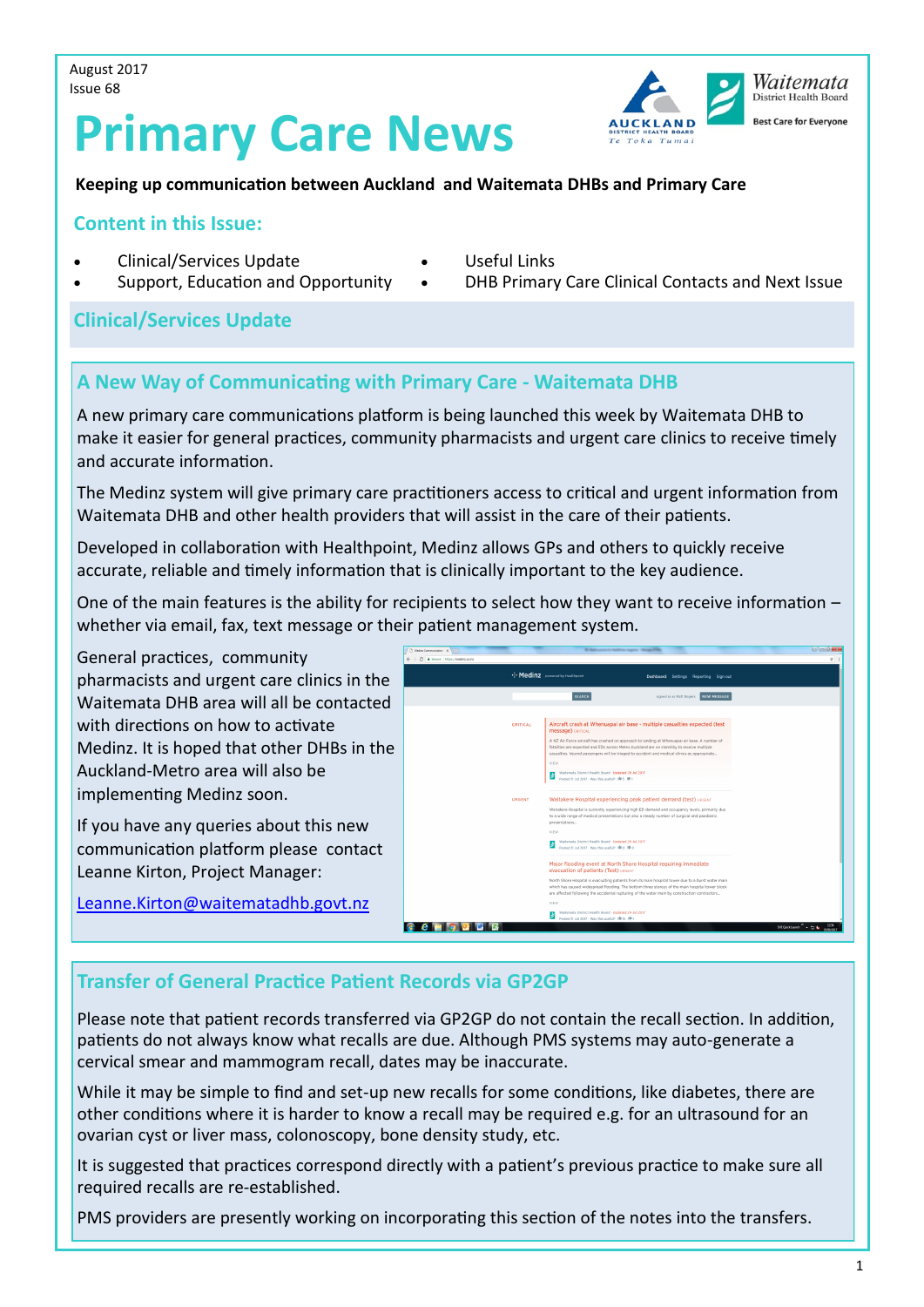

# **Clinical/Services Update Contd.**

### **Broadening the Availability of Palliative Care in Auckland**

The Hospices of Auckland are working as a regional alliance (POI) to build a better palliative care system in conjunction with general practice teams, residential care teams and DHBs.

POI will develop a regionally consistent approach, and work with residential care providers and general practice teams to ensure the needs of palliative patients are identified earlier. It also aims to ensure a more holistic experience and better quality of life for patients and families during their final months. The goal is for the new services to begin operating from November 2017.

To find out more about the service or how your practice can become involved please contact Deirdre Mulligan: [dierdre.mulligan@hospice.co.nz](mailto:dierdre.mulligan@hospice.co.nz)

A more detailed overview of the initiative can be found [here.](https://www.healthpoint.co.nz/download,691435.do)

To visit the palliative care suite of pathways click on the link below: <https://aucklandregion.healthpathways.org.nz/17434.htm>

#### **Referral to Emergency Departments (ED) and Assessment and Diagnostic Unit (ADU)**

When referring a patient into **North Shore or Waitakere Hospital ED/ADU** it is important to contact the On-call Registrar or Consultant to ensure they accept the patient .There is no need to contact the clerical team to advise the patient is coming in. Instead please submit your referral through the e-Referral process and give a copy to your patient. For further information please contact Stuart Jenkins, Primary Care Director: [Stuart.Jenkins@waitematadhb.govt.nz](mailto:Stuart.Jenkins@waitematadhb.govt.nz)

#### **District Nursing – Care Closer to Home for Auckland DHB patients**

Auckland DHB's Community and Long Term Conditions Directorate has established five locality-based community teams, as part of its "Care Closer to Home" approach to community services. District Nursing sits alongside a multi-disciplinary team to provide holistic, integrated care that is coordinated around the client and their needs. In order for this to occur we will be strengthening our relationships and engagement with primary care. To support this we have appointed a Clinical Charge Nurse to each locality to provide a single point of contact for District Nursing within your locality. This will support quality patient care and coordination.

Over the next two months, the Clinical Charge Nurses will be engaging with primary care utilising various forums to introduce themselves, their teams and their services. Referrals to the service can be made via e-referrals.

For further information the contact number is **0800-631 1234.** 

Further information about Auckland DHB Community Services can be found on [Healthpoint.](https://www.healthpoint.co.nz/public/community/auckland-dhb-community-services-adult/)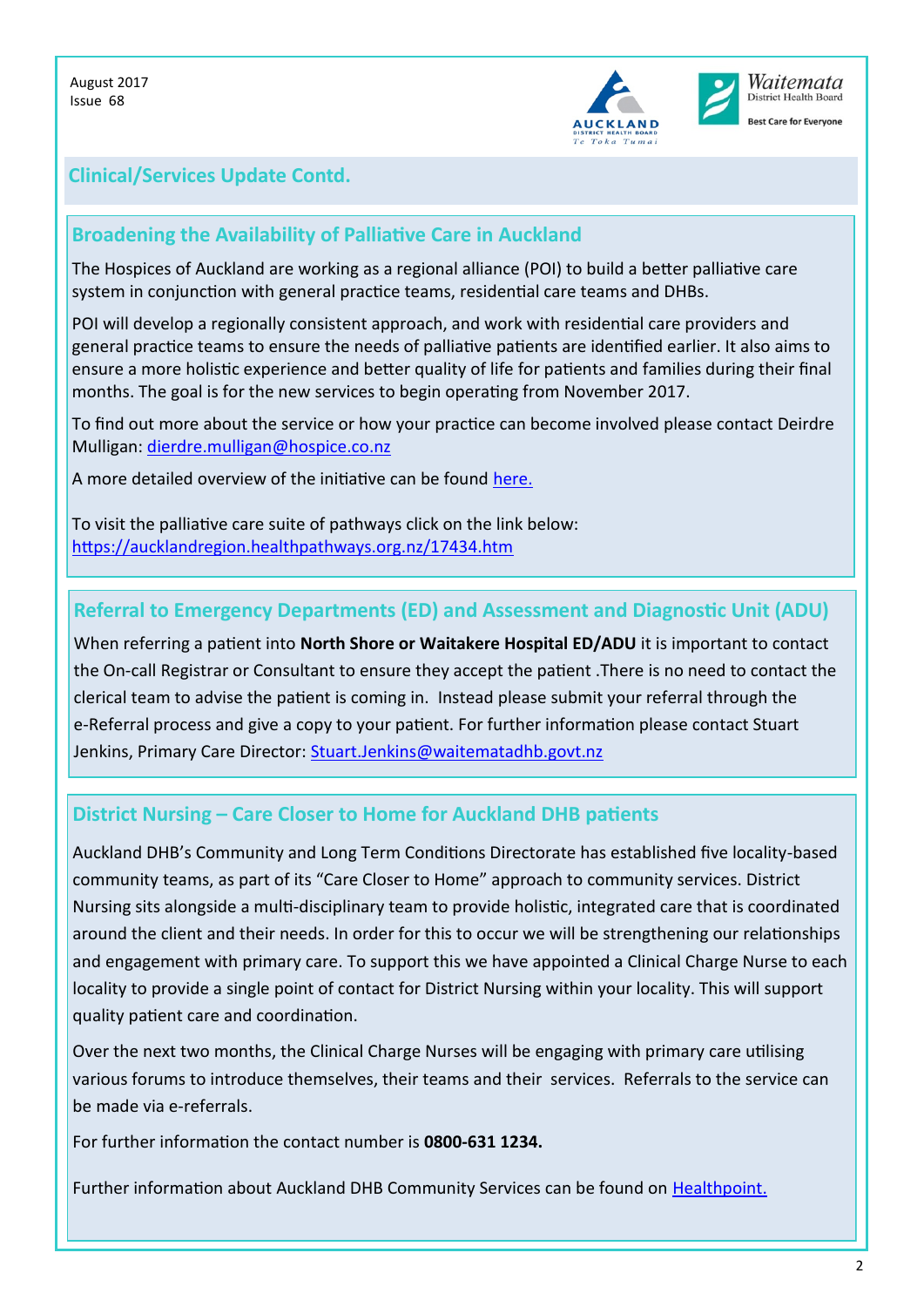

# **Clinical/Services Update Contd.**

# AUCKLAND REGIONAL / Te rohe o Tāmaki Makaurau **HealthPathways**

**[Auckland Regional HealthPathways](https://aucklandregion.healthpathways.org.nz/index.htm)** has a new look and we're excited for you to see our refreshed site, so take the time to visit!

- Thank you to everyone who participated in the recent survey.
- We now have a full complement of clinical editors.
- 51% of the content has been localised, thank you to all our contributors.
- Feedback is always welcome and is how we continue to improve the Auckland Regional HealthPathways: All pathways have a "Send Feedback" button at the top and bottom of each page.

Click [here](https://www.healthpoint.co.nz/download,692323.do) for the latest HealthPathways update.

#### **Seasonal Increase of Meningococcal Disease - No Outbreak Identified**

Each year there is a seasonal increase of invasive meningococcal disease from *Neisseria meningitidis* in the Auckland region during winter and early spring.

There were six cases notified this past week, while there have been 12 cases since June this year. These numbers are within the expected range for this time of the year.

No links between cases have yet b*e*en identified, however, Auckland Regional Public Health Services are continuing to investigate and monitor.

Primary care providers should maintain clinical vigilance for meningococcal disease. If you suspect meningococcal disease, follow your usual processes for a medical emergency. If you have any clinical queries, please contact your local hospital on-call service.

Please click [here](http://www.arphs.govt.nz/health-information/health-professionals) to review the health professional clinical advisory on meningococcal disease published by Auckland Regional Public Health Service (ARPHS).

#### **Zika Health Professional Advice**

Zika is a notifiable disease. The Ministry of Health recently updated its Zika [webpage](http://www.health.govt.nz/our-work/diseases-and-conditions/zika-virus) aimed at health professionals with new Zika virus testing information.

Auckland Regional Public Health Service have also updated their Zika health professional advice [here.](http://www.arphs.govt.nz/Portals/0/ARPHS%20HPA%20-%20Zika_Summary%2017-08-14.pdf)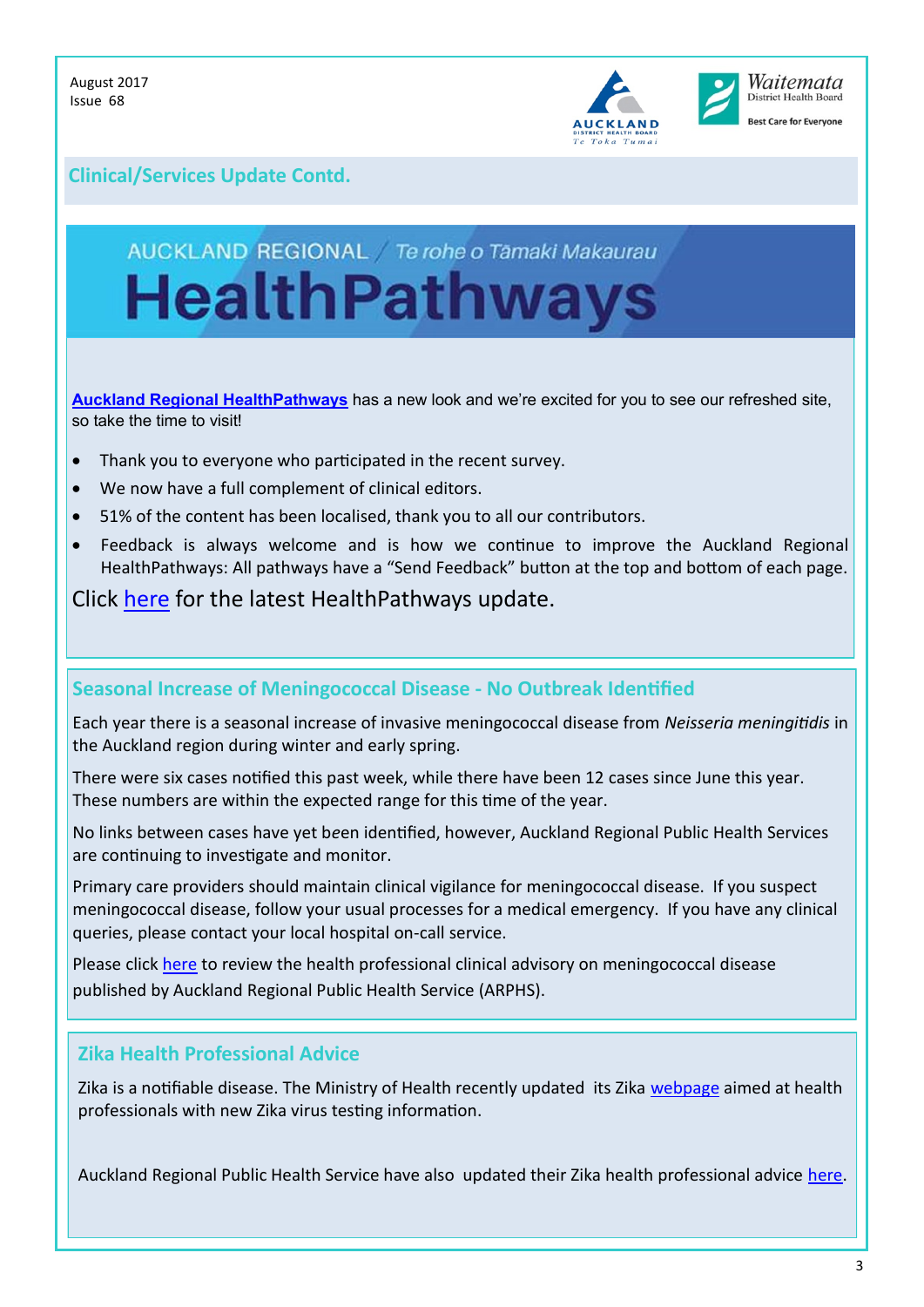

# **Support, Education and Opportunity**

# **Advance Care Planning (ACP) Training Available**

Fully funded Advance Care Planning (ACP) training is available to primary care clinicians working within the Auckland DHB catchment. Applications for Level 1a (one day) and level 2 (two day) training are now open for November and December 2017, based in Parnell. Courses are accredited for CPD with the Royal NZ College of General Practitioners. To apply for either course please click [here](https://www.surveymonkey.com/r/trainingapplications). Don't forget you can also send a copy of your patient's ACP to the team at Auckland DHB, where we will create an alert and upload it to the electronic clinical record.

Post or fax an ACP to us: Advance Care Planning Administrator

 Performance Improvement Office Level 4, Support Building Auckland City Hospital Private Bag 92024 Grafton, Auckland. **Fax: 09 3753403** 

Click on the following link to visit the Advance Care Planning pathway:

<https://aucklandregion.healthpathways.org.nz/39484.htm>

#### **Metro Auckland Cervical Screening Operations Group Evening Forum**

A forum on cervical screening will be held on Wednesday 30th August, 5.30pm - 8.00pm. The venue is the Saint Columba Centre, 40 Vermont St, Ponsonby. Free parking is available. A key focus of the forums are to hear about the barriers general practices face with invitation and recall of priority group women, and to share successful strategies to overcome these barriers. There will also be speakers on:

- HPV Immunisation Lisbeth Alley
- Transition to Primary HPV screening Jane Grant
- Cervical Screening Jyoti Kathuria (Colposcopist CMDHB)

**Please RSVP – Pam Hewlett: [Pam.Hewlett@middlemore.co.nz](mailto:Pam.Hewlett@middlemore.co.nz)**

#### **Applications for the 2017 Auckland DHB Health Excellence Awards are Now Open**

It's time to tell us about some of the amazing work you and your teams are doing.

Sometimes heavy workloads or modesty hold people back from promoting the amazing work being done across our organisation. But please do apply so we can celebrate your achievements and inspire others. We've had some great examples for excellence submitted in previous years. Winners will be revealed at the Health Excellence Awards Evening on 30 November 2017.

For a list of the categories, eligibility criteria and application forms, visit the Health Excellence Award section on the Auckland DHB website. If you have any questions, please email: [excellenceawards@adhb.govt.nz](mailto:excellenceawards@adhb.govt.nz)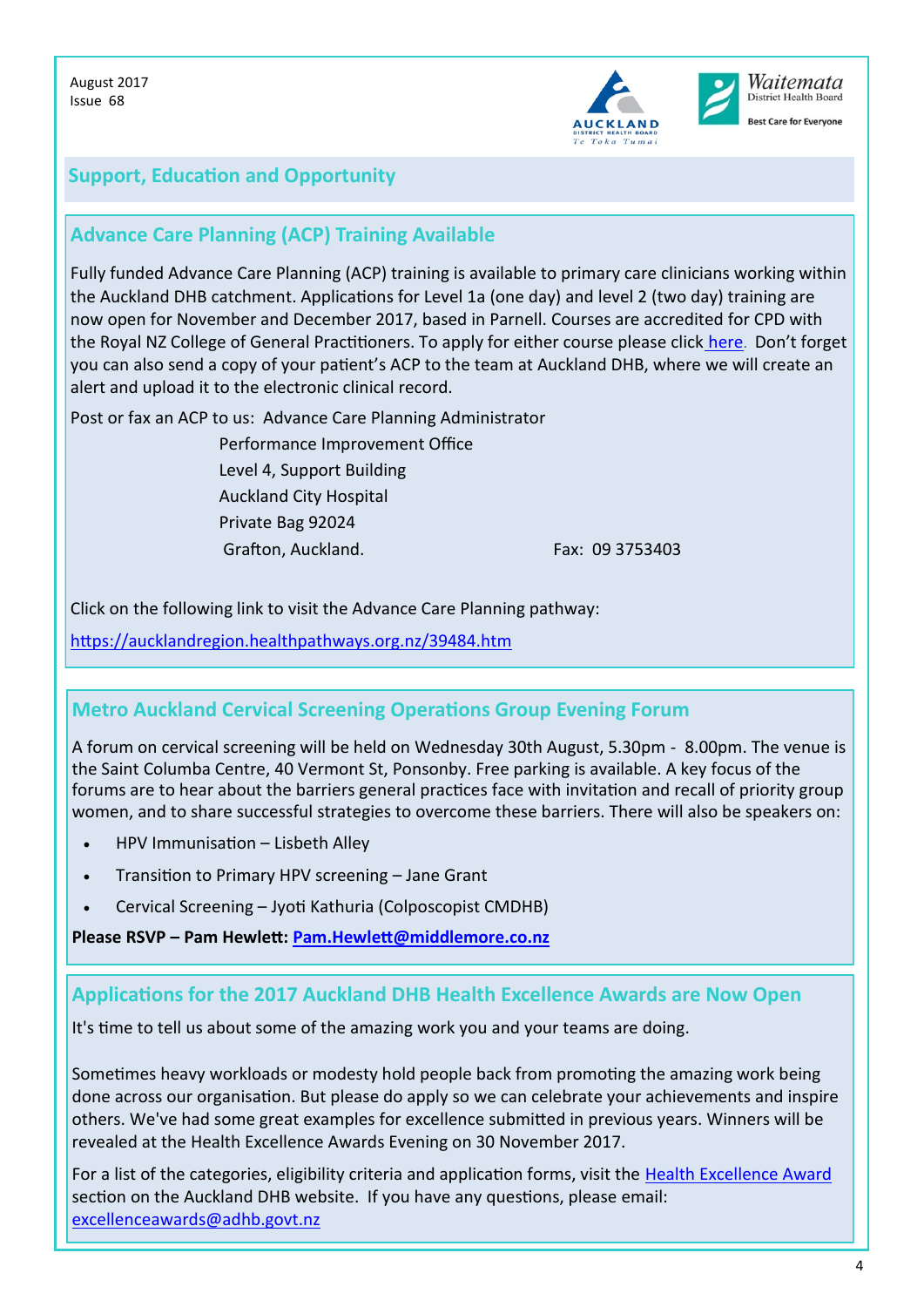

# **Support, Education and Opportunity Contd.**

#### **Diabetes Self - Management Education (DSME)**

Auckland PHO manages the DSME contract for all the PHOs in Auckland DHB. All general practices in the catchment can refer to the DSME programme regardless of which PHO you belong to. The DSME courses are free for all patients. The courses adhere to the Northern Regional DSME standards, are evidence based, and adapted and delivered according to the needs of each specific group i.e. courses are held during the day and evening, ethnic language specific and location based.

Referral to the programme is via the patient's GP practice. There is an outbox form that can be faxed to 09 379 4024 or emailed to [sue@aucklandpho.co.nz](mailto:sue@aucklandpho.co.nz) or [wayde@aucklandpho.co.nz.](mailto:wayde@aucklandpho.co.nz) Self-referrals are also accepted. If your practice does not have an outbox referral document please call Sue Peters or Wayde Hemp at Auckland PHO on 09 379 4022. To view the regional diabetes clinical pathway click [here.](https://aucklandregion.healthpathways.org.nz/50941.htm)

### **Continuing Professional Education Calendar**

Please click [here](https://www.healthpoint.co.nz/download,691319.do) to view our collated Professional Education Calendar, for GPs and nurses, for the 2017 year. If you would like courses added to this calendar please contact Leanne Kirton at the following email address: [Leanne.Kirton@waitematadhb.govt.nz.](mailto:Leanne.Kirton@waitematadhb.govt.nz.) This calendar is also available on the Health Pathways website under education events:<http://aucklandregion.healthpathways.org.nz>



#### **Feedback to Auckland and Waitemata DHBs**

Both Auckland and Waitemata DHBs are keen to receive feedback on the services provided to primary care providers

#### **Auckland DHB**

- If you would like to provide feedback, report an incident or make a complaint please contact Consumer Liaison by clicking [here](http://www.healthpoint.co.nz/partner,iadhb,wFKmc0Aoih.do?next=/tools/adhbincidentfeedback/)
- Alternatively contact either the appropriate Senior Medical Officer (SMO) concerned or the Primary Care Director for the service as listed on page 6

#### **Waitemata DHB**

- Contact the Senior Medical Officer (SMO) concerned in the first instance
- Feedback can also be provided via emailing the DHB directly via the DHB customer feedback system by clicking [here](mailto:customer.feedback@waitematadhb.govt.nz)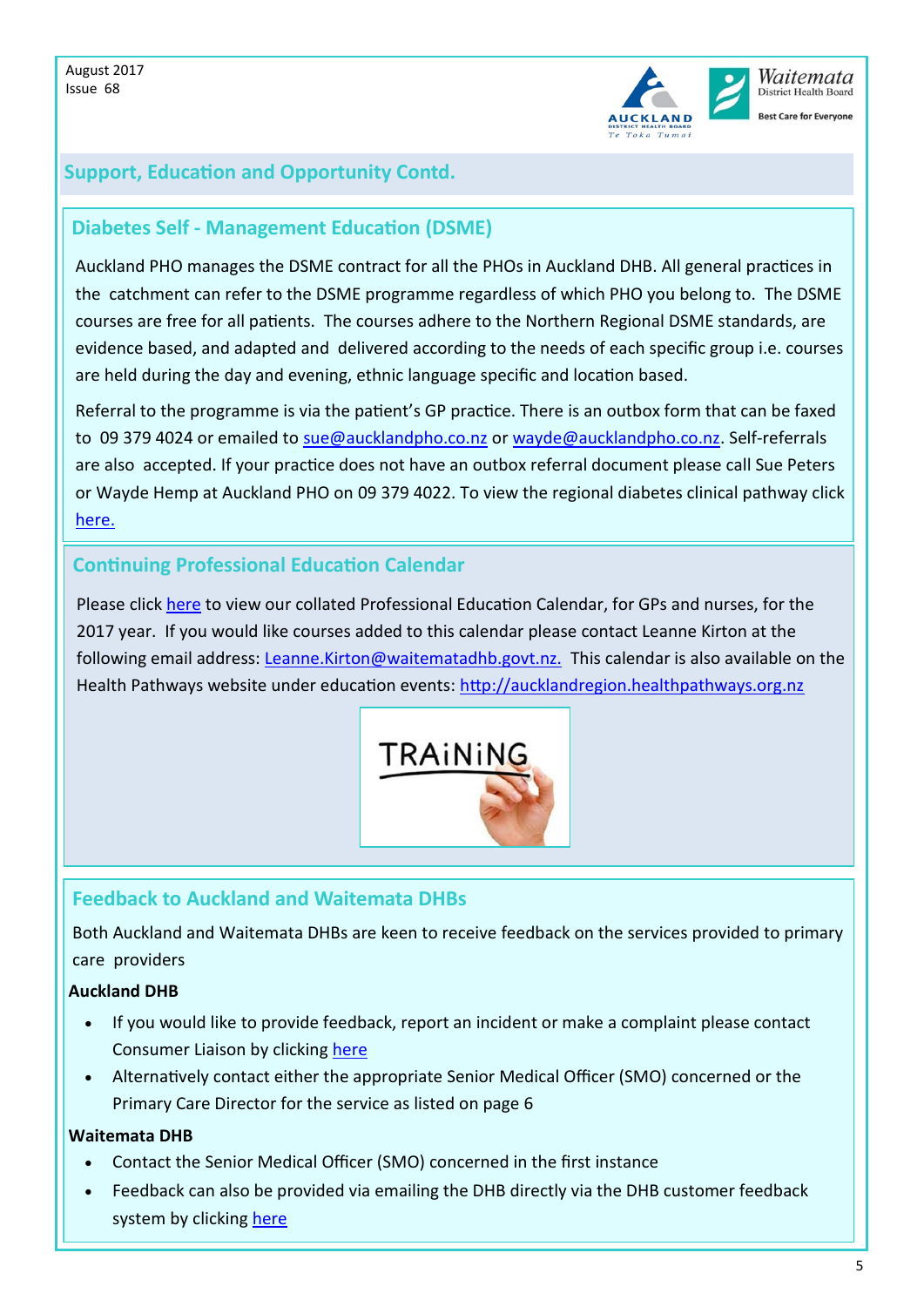



**Best Care for Everyone** 

# **Support, Education and Opportunity Contd.**

### **Auckland DHB GP Help & Consultant Advice Lines**

**Acute Admissions -** call 09 307 2800 and ask for the appropriate registrar on-call**. GP Help Line** - to speak to medical staff 09 307 2800

### **Consultant Advice Lines**

#### **Please consider using eReferrals requesting Specialist Advice**

- Cardiology: Admissions: 09 307 2800; for Cardiology Registrar on call and consultant advice: 09 375 4388
- General Medicine: General Medicine Registrar: 021 938 477, Consultant 09 307 2800 and ask for on-call Consultant
- General Surgery: 021 938 931
- Gynaecology: 09 307 2800 or contact on-call SMO 021 942 708
- Obstetrics: 09 307 2800 and ask for the on-call Obstetrician
- Neurology: 09 375 3484
- Renal: 021 938 167 (9.00am-5.00pm Mon-Fri)
- Respiratory: 09 375 3414
- ED SMO: 021 410 539 (Available from 8.00am to 12.00pm every day)
- Gastroenterology: 021 884 631 on-call Registrar (8.00am—10.00pm daily)
- Endocrine Registrar: 021 323 715
- The Acute Eye Referral Line: 09 630 9964
- Paediatric: 021 740 271
- Starship Children's Hospital Emergency Department: 09 307 4902
- Rapid Response (Triage Nurse Specialist) 021 193 10 25
- Women's Assessment Unit Clinical Care Midwifery Service (available 24 hrs) 021 912 428

# **Waitemata DHB GP Help Line**

#### **GP Help Line -** to speak to medical staff - 09 486 8908

 Waitemata DHB direct dial paediatric advice line for GPs: 0800 Child Dr. This is staffed 8.00am - 4.00pm by an SMO, and after- hours redirects to on-call Registrar

# **Useful Links**

[Click here to subscribe](https://adhbce.wordpress.com/author/adhbce/) to Ailsa Claire's Blog, Chief Executive Auckland DHB

[Click here to subscribe](http://health.us10.list-manage.com/subscribe?u=433a74994ee32b4dca67cf27b&id=a333928dd5) to Counties Manukau Health's E-Update for Primary Care

[www.seniorline.org.nz](http://www.seniorline.org.nz) - an online directory of services for older people

**Auckland Regional Public Health Service :**

[Public Health Bulletin](http://us9.campaign-archive1.com/?u=eac2e336dbc5b59396939132e&id=3d789fd2bc&e=%5bUNIQID%5d)

Twitter: [@akldpublichealth](https://twitter.com/aklpublichealth)

Facebook: [Auckland Regional Public Health Service](https://www.facebook.com/ARPHS/)

Healthy Auckland Together - Twitter: [@HealthyAuckland](https://twitter.com/HealthyAuckland)